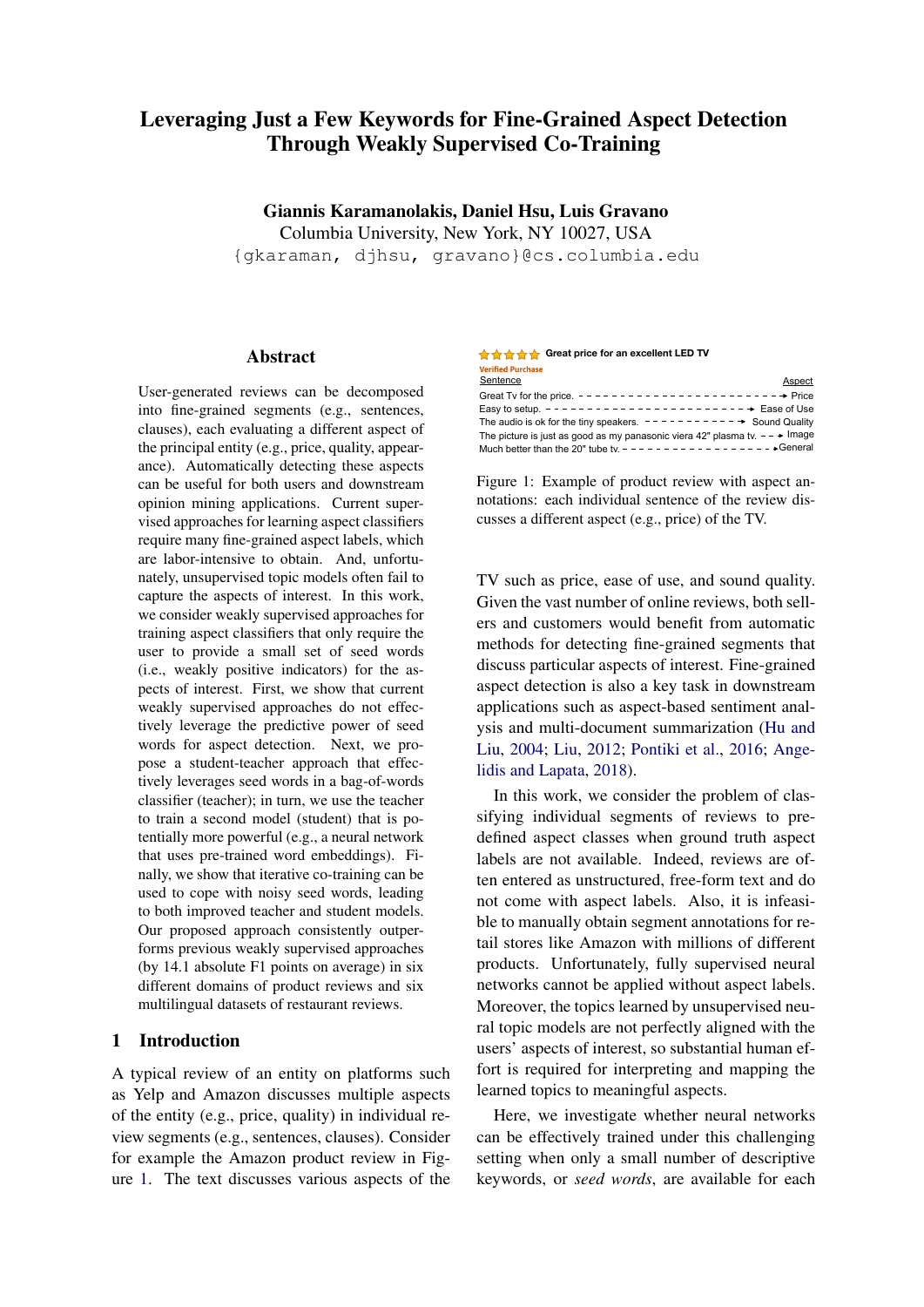<span id="page-1-0"></span>

| <b>Aspect</b> | <b>Seed Words</b>                         |
|---------------|-------------------------------------------|
| Price (EN)    | price, value, money, worth, paid          |
| Image (EN)    | picture, color, quality, black, bright    |
| Food (EN)     | food, delicious, pizza, cheese, sushi     |
| Drinks (FR)   | vin, bière, verre, bouteille, cocktail    |
| Ambience (SP) | ambiente, mesas, terraza, acogedor, ruido |

Table 1: Examples of aspects and five of their corresponding seed words in various domains (electronic products, restaurants) and languages ("EN" for English, "FR" for French, "SP" for Spanish).

aspect class. Table [1](#page-1-0) shows examples of aspects and five of their corresponding seed words from our experimental datasets (described later in more detail). In contrast to a classification label, which is only relevant for a single segment, a seed word can implicitly provide aspect supervision to potentially many segments. We assume that the seed words have already been collected either manually or automatically. Indeed, collecting a small<sup>[1](#page-1-1)</sup> set of seed words per aspect is typically easier than manually annotating thousands of segments for training neural networks. As we will see, even noisy seed words that are only weakly predictive of the aspect will be useful for aspect detection.

Training neural networks for segment-level aspect detection using just a few seed words is a challenging task. Indeed, as a contribution of this paper, we observe that current weakly supervised networks do not effectively leverage the predictive power of the available seed words. To address the shortcomings of previous seed word-based approaches, we propose a novel *weakly supervised* approach, which uses the available seed words in a more effective way. In particular, we consider a *student-teacher* framework, according to which a bag-of-seed-words classifier (teacher) is applied on unlabeled segments to supervise a second model (student), which can be any supervised model, including neural networks.

Our approach introduces several important contributions. First, our teacher model considers each individual seed word as a (noisy) aspect indicator, which as we will show, is more effective than previously proposed weakly supervised approaches. Second, by using only the teacher's aspect probabilities, our student generalizes better than the teacher and, as a result, the student outperforms both the teacher and previously proposed weakly supervised models. Finally, we show how iterative co-training can be used to cope with noisy seed words: the teacher effectively estimates the predictive quality of the noisy seed words in an unsupervised manner using the associated predictions by the student. Iterative co-training then leads to both improved teacher and student models. Overall, our approach consistently outperforms existing weakly supervised approaches, as we show with an experimental evaluation over six domains of product reviews and six multilingual datasets of restaurant reviews.

The rest of this paper is organized as follows. In Section [2](#page-1-2) we review relevant work. In Section [3](#page-3-0) we describe our proposed weakly supervised approach. In Section [4](#page-5-0) we present our experimental setup and findings. Finally, in Section [5](#page-8-1) we conclude and suggest future work. A preliminary version of this work was presented at the Second Learning from Limited Labeled Data Workshop [\(Karamanolakis et al.,](#page-9-2) [2019\)](#page-9-2).

## <span id="page-1-2"></span>2 Related Work and Problem Definition

We now review relevant work on aspect detection (Section [2.1\)](#page-1-3), co-training (Section [2.2\)](#page-2-0), and knowledge distillation (Section [2.3\)](#page-3-1). We also define our problem of focus (Section [2.4\)](#page-3-2).

### <span id="page-1-3"></span>2.1 Segment-Level Aspect Detection

The goal of segment-level aspect detection is to classify a segment s to  $K$  aspects of interest.

<span id="page-1-6"></span>Supervised Approaches. Rule-based or traditional learning models for aspect detection have been outperformed by supervised neural networks [\(Liu et al.,](#page-9-3) [2015;](#page-9-3) [Poria et al.,](#page-10-1) [2016;](#page-10-1) [Zhang](#page-10-2) [et al.,](#page-10-2) [2018\)](#page-10-2). Supervised neural networks first use an embedding function<sup>[2](#page-1-4)</sup> (EMB) to compute a low dimensional segment representation  $h =$ EMB(s)  $2 \mathbb{R}^d$  and then feed h to a classifica-tion layer<sup>[3](#page-1-5)</sup> (CLF) to predict probabilities for the K aspect classes of interest:  $p = h p^1$ ;:::;  $p^K$  i = CLF(h). For simplicity, we write  $p = f(s)$ . The parameters of the embedding function and the classification layer are learned using ground truth,

<span id="page-1-1"></span><sup>&</sup>lt;sup>1</sup>In our experiments, we only consider around 30 seed words per aspect. For comparison, the vocabulary of the datasets has more than 10,000 terms.

<span id="page-1-4"></span> ${}^{2}$ Examples of segment embedding functions are the average of word embeddings [\(Wieting et al.,](#page-10-3) [2015;](#page-10-3) [Arora et al.,](#page-8-2) [2017\)](#page-8-2), Recurrent Neural Networks (RNNs) [\(Yang et al.,](#page-10-4) [2016;](#page-10-4) [Wieting and Gimpel,](#page-10-5) [2017\)](#page-10-5), Convolutional Neural Networks (CNNs) [\(Kim,](#page-9-4) [2014\)](#page-9-4), self-attention blocks [\(Devlin](#page-9-5) [et al.,](#page-9-5) [2019;](#page-9-5) [Radford et al.,](#page-10-6) [2018\)](#page-10-6), etc.

<span id="page-1-5"></span> $3$ The classification layer is usually a hidden layer followed by the softmax function.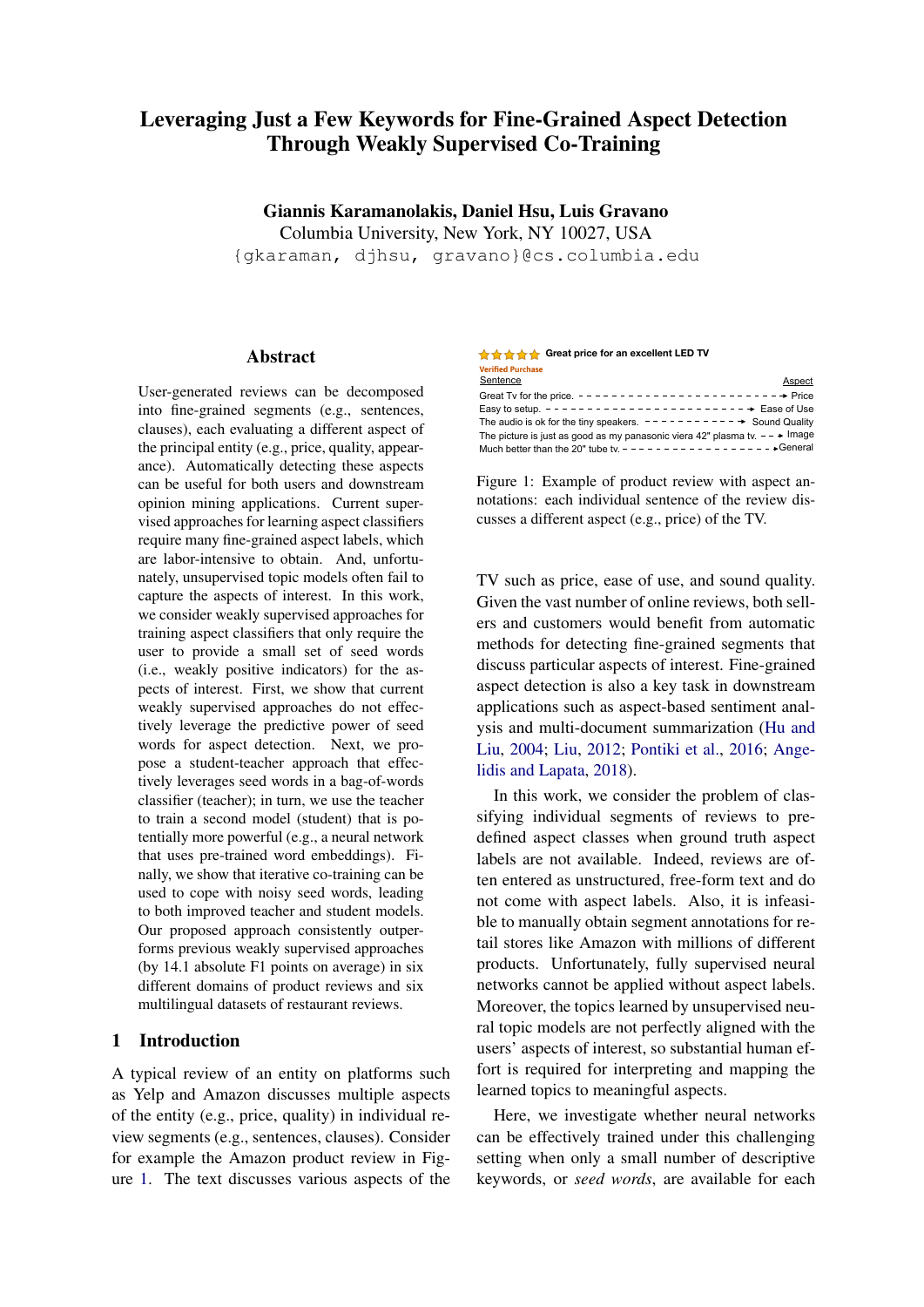segment-level aspect labels. However, aspect labels are not available in our setting, which hinders the application of supervised learning approaches.

Unsupervised Approaches. Topic models have been used to train aspect detection with unannotated documents. Recently, neural topic models [\(Iyyer et al.,](#page-9-6) [2016;](#page-9-6) [Srivastava and Sutton,](#page-10-7) [2071;](#page-10-7) [He et al.,](#page-9-7) [2017\)](#page-9-7) have been shown to produce more coherent topics than earlier models such as Latent Dirichlet Allocation (LDA) [\(Blei et al.,](#page-8-3) [2003\)](#page-8-3). In their Aspect Based Autoencoder (ABAE), [He](#page-9-7) [et al.](#page-9-7) [\(2017\)](#page-9-7) first use segment s to predict aspect probabilities  $p = f(s)$  and then use p to reconstruct an embedding  $h^{\beta}$  for *S* as a convex combination of K aspect embeddings:  $h^{\beta} = \int_{k=1}^{K} \int_{k=1}^{K} \rho^{k} A_{k}$ , where  $A_k \nightharpoonup \mathbb{R}^d$  is the embedding of the *k*-th aspect. The aspect embeddings  $A_k$  are initialized by clustering the vocabulary embeddings using kmeans with  $K$  clusters. ABAE is trained by mini-mizing the segment reconstruction error.<sup>[4](#page-2-1)</sup>

Unfortunately, unsupervised topic models are not effective when used directly for aspect detection. In particular, in ABAE, the  $K$  topics learned to reconstruct the segments are not necessarily aligned with the  $K$  aspects of interest. A possible fix is to first learn  $K^0 >> K$  topics and do a  $K^{\ell}$ -to- $K$  mapping as a post-hoc step. However, this mapping requires either aspect labels or substantial human effort for interpreting topics and associating them with aspects. This mapping is nevertheless not possible if the learned topics are not aligned with the aspects.

Weakly Supervised Approaches. Weakly supervised approaches use minimal domain knowledge (instead of ground truth labels) to model meaningful aspects. In our setting, domain knowledge is given as a set of seed words for each aspect of interest [\(Lu et al.,](#page-9-8) [2011;](#page-9-8) [Lund et al.,](#page-9-9) [2017;](#page-9-9) [Angelidis and Lapata,](#page-8-0) [2018\)](#page-8-0). [Lu et al.](#page-9-8) [\(2011\)](#page-9-8) use seed words as asymmetric priors in probabilistic topic models (including LDA). [Lund et al.](#page-9-9) [\(2017\)](#page-9-9) use LDA with fixed topic-word distributions, which are learned using seed words as "anchors" for topic inference [\(Arora et al.,](#page-8-4) [2013\)](#page-8-4). Neither of these two approaches can be directly applied into more recent neural networks for aspect detection. [Angelidis and Lapata](#page-8-0) [\(2018\)](#page-8-0) recently proposed a weakly supervised extension

of the unsupervised ABAE. Their model, named Multi-seed Aspect Extractor, or MATE, initializes the aspect embedding  $A_k$  using the weighted average of the corresponding seed word embeddings (instead of the k-means centroids). To guarantee that the aspect embeddings will still be aligned with the  $K$  aspects of interest after training, [Ange](#page-8-0)[lidis and Lapata](#page-8-0) [\(2018\)](#page-8-0) keep the aspect and word embeddings fixed throughout training. In this work, we will show that the predictive power of seed words can be leveraged more effectively by considering each individual seed word as a more direct source of supervision during training.

#### <span id="page-2-0"></span>2.2 Co-training

Co-training [\(Blum and Mitchell,](#page-8-5) [1998\)](#page-8-5) is a classic multi-view learning method for semi-supervised learning. In co-training, classifiers over different feature spaces are encouraged to agree in their predictions on a large pool of unlabeled examples. [Blum and Mitchell](#page-8-5) [\(1998\)](#page-8-5) justify co-training in a setting where the different views are conditionally independent given the label. Several subsequent works have relaxed this assumption and shown co-training to be effective in much more general settings [\(Balcan et al.,](#page-8-6) [2005;](#page-8-6) [Chen et al.,](#page-8-7) [2011;](#page-8-7) [Collins and Singer,](#page-9-10) [1999;](#page-9-10) [Clark et al.,](#page-8-8) [2018\)](#page-8-8). Cotraining is also related to self-training (or bootstrapping) [\(Yarowsky,](#page-10-10) [1995\)](#page-10-10), which trains a classifier using its own predictions and has been successfully applied for various NLP tasks [\(Collins](#page-9-10) [and Singer,](#page-9-10) [1999;](#page-9-10) [McClosky et al.,](#page-9-11) [2006\)](#page-9-11).

Recent research has successfully revisited these general ideas to solve NLP problems with modern deep learning methods. [Clark et al.](#page-8-8) [\(2018\)](#page-8-8) propose "cross-view training" for sequence modeling tasks by modifying Bi-LSTMs for *semisupervised* learning. [Ruder and Plank](#page-10-11) [\(2018\)](#page-10-11) show that classic bootstrapping approaches such as tritraining [\(Zhou and Li,](#page-10-12) [2005\)](#page-10-12) can be effectively integrated in neural networks for semi-supervised learning under domain shift. Our work provides further evidence that co-training can be effectively integrated into neural networks and combined with recent transfer learning approaches for NLP [\(Dai](#page-9-12) [and Le,](#page-9-12) [2015;](#page-9-12) [Howard and Ruder,](#page-9-13) [2018;](#page-9-13) [Devlin](#page-9-5) [et al.,](#page-9-5) [2019;](#page-9-5) [Radford et al.,](#page-10-6) [2018\)](#page-10-6), in a substantially different, *weakly supervised* setting where no ground-truth labels but only a few seed words are available for training.

<span id="page-2-1"></span><sup>&</sup>lt;sup>4</sup>The reconstruction error can be efficiently estimated using contrastive max-margin objectives [\(Weston et al.,](#page-10-8) [2011;](#page-10-8) [Pennington et al.,](#page-10-9) [2014\)](#page-10-9).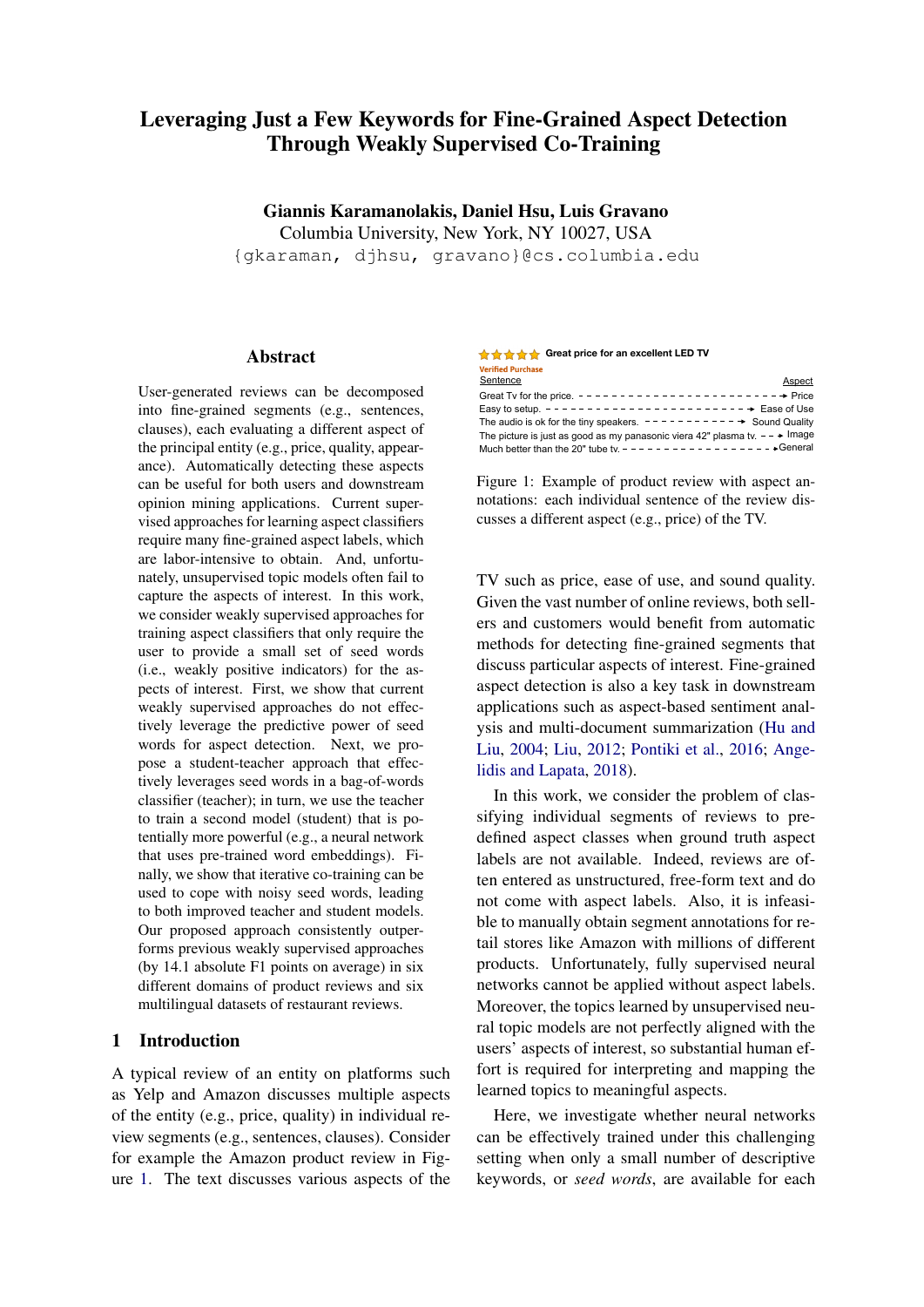| Variable                         | Description                                   |
|----------------------------------|-----------------------------------------------|
| S                                | Segment (e.g., sentence) of a text review     |
| Κ                                | Number of aspects of interest                 |
|                                  | Total number of seed words                    |
| $G_i$ $(i = 1, \ldots, K)$       | Set of seed words for the <i>i</i> -th aspect |
| $h \supset R^d$                  | Segment embedding (student)                   |
| $C$ $\supset$ $N^D$              | Bag-of-seed-words representation of S         |
| $p = h p^{1}$ ;::: $p^{K}$ i     | Student's aspect predictions                  |
| $q = hq^{1}$ ; : : : ; $q^{K}$ i | Teacher's aspect predictions                  |

Table 2: Notation.

#### <span id="page-3-1"></span>2.3 Knowledge Distillation

Our approach is also related to the "knowledge distillation" framework (Buciluă et al., [2006;](#page-8-9) [Ba](#page-8-10) [and Caruana,](#page-8-10) [2014;](#page-8-10) [Hinton et al.,](#page-9-14) [2015\)](#page-9-14), which has received considerable attention recently [\(Lopez-](#page-9-15)[Paz et al.,](#page-9-15) [2016;](#page-9-15) [Kim and Rush,](#page-9-16) [2016;](#page-9-16) [Furlanello](#page-9-17) [et al.,](#page-9-17) [2018;](#page-9-17) [Wang,](#page-10-13) [2019\)](#page-10-13). Traditional knowledge distillation aims at compressing a cumbersome model (teacher) to a simpler model (student) by training the student using both ground truth labels and the soft predictions of the teacher in a distillation objective. Our work also considers a studentteacher architecture and the distillation objective but under a considerably different, weakly supervised setting: (1) we do not use any labels for training and (2) we create conditions that allow the student to outperform the teacher; in turn, (3) we can use the student's predictions to learn a better teacher under co-training.

#### <span id="page-3-2"></span>2.4 Problem Definition

Consider a corpus of text reviews from an entity domain (e.g., televisions, restaurants). Each review is split into segments (e.g., sentences, clauses). We also consider  $K$  pre-defined aspects of interest  $(1, \ldots, K)$ , including the "General" aspect, which we assume is the  $K$ -th aspect for simplicity. Different segments of the same review may be associated with different aspects but ground-truth aspect labels are *not* available for training. Instead, a small number of seed words  $G_k$  are provided for each aspect  $k \nvert 2 \nvert K$ . Our goal is to use the corpus of training reviews and the available seed words  $G = (G_1; \dots; G_K)$  to train a classifier, which, given an unseen test segment s, predicts K aspect probabilities  $p = h p^1$ ;:::: $p^K i$ .

#### <span id="page-3-0"></span>3 Our Student-Teacher Approach

We now describe our weakly supervised framework for aspect detection. We consider a studentteacher architecture (Figure [2\)](#page-3-3), where the teacher

<span id="page-3-3"></span>

Figure 2: Our student-teacher approach for segmentlevel aspect detection using seed words.

is a bag-of-words classifier based solely on the provided seed words (i.e., a "bag-of-seed-words" classifier), and the student is an embedding-based neural network trained on data "softly" labeled by the teacher (as in the distillation objective). In the rest of this section, we describe the individual components of our student-teacher architecture and our proposed algorithm for performing updates.

## <span id="page-3-4"></span>3.1 Teacher: A Bag-of-Seed-Words Classifier

Our teacher model leverages the available seed words  $G$  that are predictive of the  $K$  aspects. Let D denote the total number of seed words in G. We can represent a segment  $S_i$  using a bag-of-seedwords representation  $c_i \nightharpoonup N^D$ , where  $c_i^j$  $\frac{1}{i}$  encodes the number of times the j-th seed word occurs in  $S_i$ . (Note that  $C_i$  ignores the non-seed words.) The teacher's prediction for the k-th aspect is:

<span id="page-3-5"></span>
$$
q_i^k = \frac{\exp(\sum_{j=1}^D 1 \text{ if } j \geq G_k g \ c_j^j)}{\int_{k^0}^D \exp(\sum_{j=1}^D 1 \text{ if } j \geq G_{k^0} g \ c_j^j)}.
$$
 (1)

If no seed word appears in  $S$ , then the teacher predicts the "General" aspect by setting  $q_i^K = 1$ . Under this configuration the teacher uses seed words in a direct and intuitive way: it predicts aspect probabilities for the k-th aspect, which are proportional to the counts of the seed words under  $G_k$ , while if no seed word occurs in  $S$ , it predicts the "General" aspect. The classifier receives  $c_i$  as input and predicts  $q_i = hq_i^1$ ;:::; $q_i^K$  i.

Although the teacher only uses seed words to predict the aspect of a segment, we also expect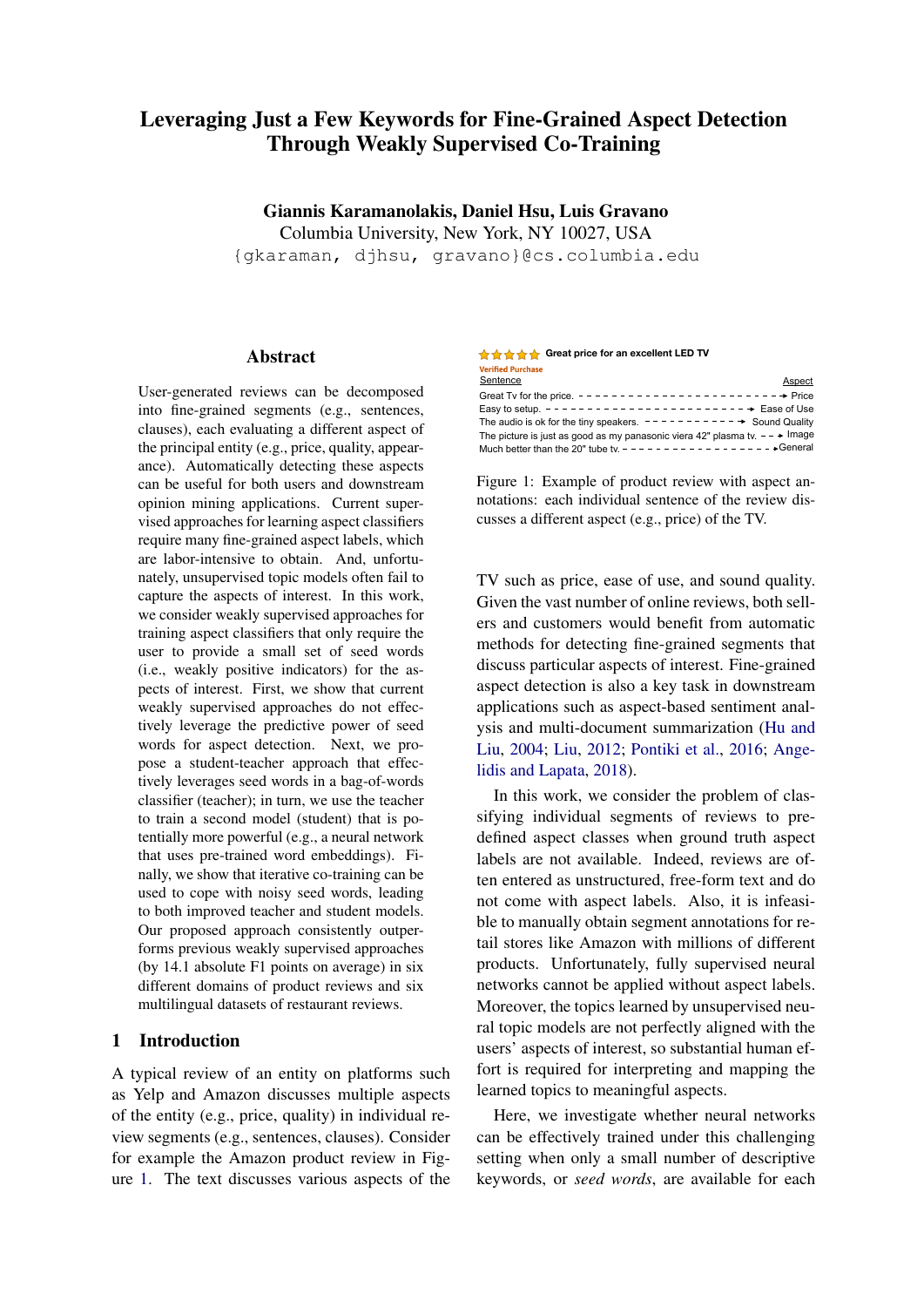non-seed words to carry predictive power. Next, we describe the student network that learns to associate non-seed words with aspects.

#### 3.2 Student: An Embedding-Based Network

Our student model is an embedding-based neural network: a segment is first embedded ( $h_i$  = EMB( $s_i$ )  $2 \mathbb{R}^d$ ) and then classified to the K aspects  $(p_i = CLF(h_i))$  (see Section [2.1\)](#page-1-6). The student does not use ground-truth aspect labels for training. Instead, it is trained by optimizing the distillation objective, i.e., the cross entropy between the teacher's (soft) predictions and the student's predictions:

<span id="page-4-0"></span>
$$
H(q_i; p_i) = \frac{\times}{k} q_i^k \log p_i^k \qquad (2)
$$

While the teacher only uses the seed words in  $S_i$ to form its prediction  $q_i$ , the student uses all the words in  $S_i$ . Thus, using the distillation loss for training, the student learns to use both seed words and non-seed words to predict aspects. As a result, the student is able to generalize better than the teacher and *predict aspects even in segments that do not contain any seed words*. To regularize the student model, we apply L2 regularization to the classifier's weights and dropout regularization to the word embeddings [\(Srivastava et al.,](#page-10-14) [2014\)](#page-10-14). As we will show in Section [4,](#page-5-0) our student with this configuration outperforms the teacher in aspect prediction.

#### <span id="page-4-3"></span>3.3 Iterative Co-Training

In this section, we describe our iterative cotraining algorithm to cope with noisy seed words. The teacher in Section [3.1](#page-3-4) considers each seed word equally, which can be problematic because not all seed words are equally good for predicting an aspect. In this work, we propose to estimate the predictive quality of each seed word in an unsupervised way. Our approach is inspired in the Model Bootstrapped Expectation Maximization (MBEM) algorithm of [Khetan et al.](#page-9-18) [\(2018\)](#page-9-18). MBEM is guaranteed to converge (under mild conditions) when the number of training data is sufficiently large and the worker quality is sufficiently high. Here, we treat seed words as "noisy annotators" and adopt an iterative estimation procedure similar to MBEM, as we describe next.

We model the predictive quality of the  $j$ -th seed word as a weight vector  $z_j = h z_j^1$ ; :::;  $z_j^K$  *i*, where

### Algorithm 1 Iterative Seed Word Distillation

**Input:**  $fS_i g_{i2[N]}$ , *D* seed words grouped into K disjoint sets  $G = (G_1; \ldots; G_K)$ **Output:**  $\hat{f}$ : predictor function for segmentlevel aspect detection

| Predict $\overline{f}q_i g_{i2[N]}$ (Eq. (1)) | . Apply teacher |
|-----------------------------------------------|-----------------|
| Repeat until convergence criterion            |                 |
|                                               |                 |

| . Train student                                  |
|--------------------------------------------------|
| . Apply student                                  |
| Update $fZ_jg_{j2 D }$ (Eq. (4)). Update teacher |
| . Apply teacher                                  |
|                                                  |

 $z_j^k$  measures the strength of the association with the k-th aspect. We thus change the teacher to consider seed word quality. In particular, we replace Equation [\(1\)](#page-3-5) by:

<span id="page-4-2"></span>
$$
q_i^k = \frac{\exp\left[\frac{D}{f-1} \mathbb{1}fj \ 2 \ G_k g \ 2_j^k \ c_j^j\right]}{\kappa^0 \exp\left[\frac{D}{f-1} \mathbb{1}fj \ 2 \ G_k g \ 2_j^{k^0} c_j^j \right]}.
$$
 (3)

where  $\dot{z}_i$  is the current estimate of  $z_i$ . As no ground-truth labels are available, we fol-low [Khetan et al.](#page-9-18) [\(2018\)](#page-9-18) and estimate  $Z_i$  via Maximum Likelihood Estimation using the student's predictions as the current estimate of the ground truth labels. In particular, we assume that the prediction of the student for a training segment  $S_i$  is  $t_i$  = argmax<sub>k</sub>  $p_i^k$ . Then, for each seed word we compute the quality estimate for the  $k$ -th aspect using the student's predictions for  $N$  segments:

<span id="page-4-1"></span>
$$
2_{j}^{k} = \frac{\sum_{i=1}^{N} \mathbb{1} f c_{i}^{j} > 0 g \mathbb{1} f t_{i} = kg}{\sum_{i=1}^{N} \mathbb{1} f c_{i}^{j} > 0 g \mathbb{1} f t_{i} = k^{g} g}.
$$
 (4)

According to Equation  $(4)$ , the quality of the  $j$ -th seed word is estimated according to the studentteacher agreement on segments where the seed word appears.

Building upon the previous ideas, we present our Iterative Seed Word Distillation (ISWD) algorithm for effectively leveraging the seed words for fine-grained aspect detection. Each round of ISWD consists of the following steps (Algorithm 1): (1) we apply the teacher on unlabeled training segments to get predictions  $q_i$  (without considering seed word qualities); (2) we train the student using the teacher's predictions in the distillation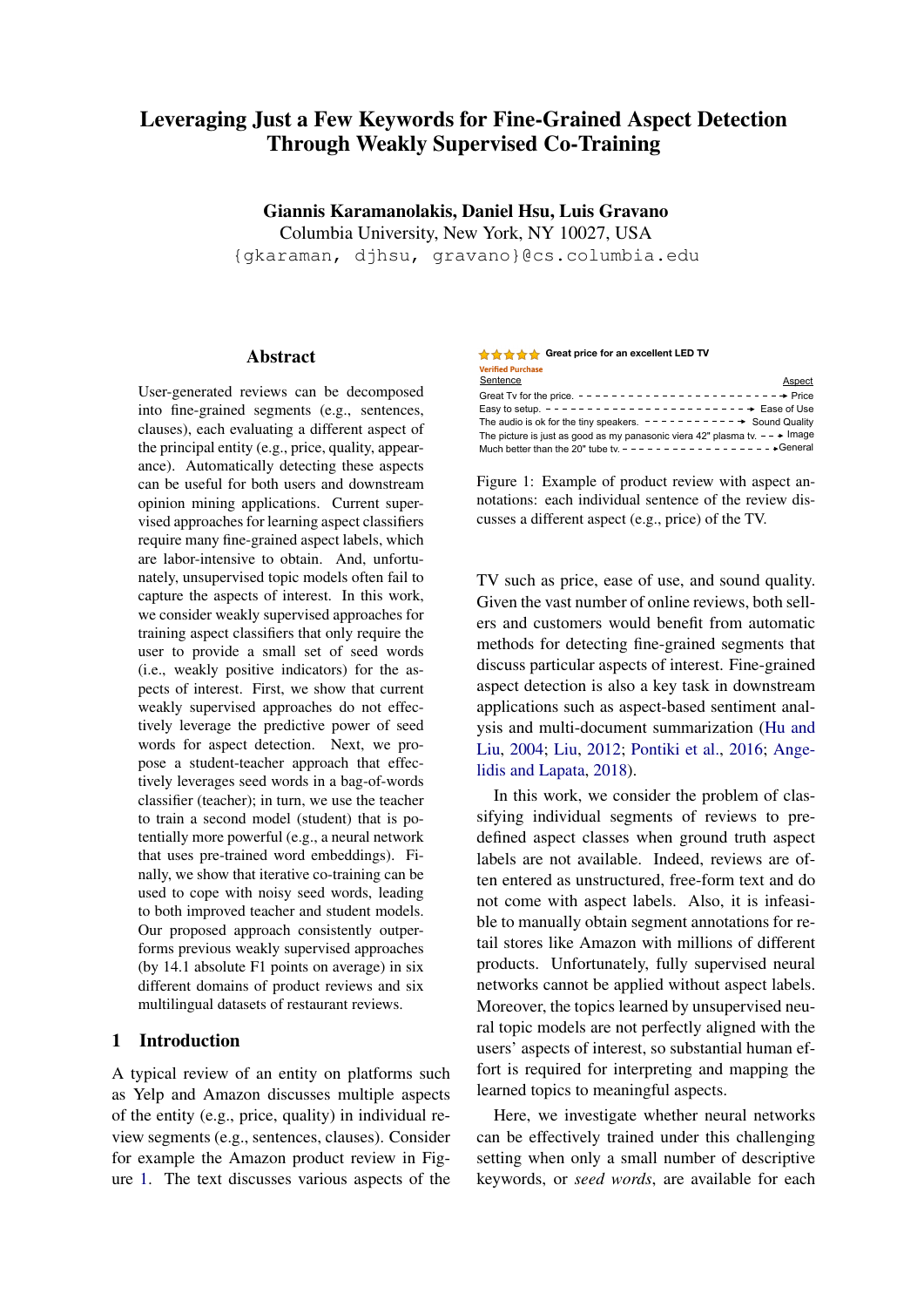objective of Equation  $(2)$ ;<sup>[5](#page-5-1)</sup> (3) we apply the student in the training data to get predictions  $p_i$ ; and (4) we update the seed word quality parameters using the student's predictions in Equation [\(4\)](#page-4-1).

In contrast to MATE, which uses the validation set (with aspect labels) to estimate seed weights in an initialization step, our proposed method is an unsupervised approach to modeling and adapting the seed word quality during training. We stop this iterative procedure after the disagreement between the student's and teacher's hard predictions in the training data stops decreasing. We empirically observe that 2-3 rounds are sufficient to satisfy this criterion. This observation also agrees with [Khetan et al.](#page-9-18) [\(2018\)](#page-9-18), who only run their algorithm for two rounds.

#### <span id="page-5-0"></span>4 Experiments

We evaluate our approach to aspect detection on several datasets of product and restaurant reviews.

#### 4.1 Experimental Settings

Datasets. We train and evaluate our models on Amazon product reviews for six domains (Laptop Bags, Keyboards, Boots, Bluetooth Headsets, Televisions, and Vacuums) from the OPO-SUM dataset [\(Angelidis and Lapata,](#page-8-0) [2018\)](#page-8-0), and on restaurant reviews in six languages (English, Spanish, French, Russian, Dutch, Turkish) from the SemEval-2016 Aspect-based Sentiment Analysis task [\(Pontiki et al.,](#page-10-0) [2016\)](#page-10-0). Aspect labels (9 class for product reviews and 12-class for restaurant reviews) are available for each segment<sup> $6$ </sup> of the validation and test sets. The restaurant reviews also come with training aspect labels, which we only use for training the fully supervised models. For a fair comparison, we use exactly the same 30 seed words (per aspect and domain) used in [Angelidis and Lapata](#page-8-0) [\(2018\)](#page-8-0) for the product reviews and use the same extraction method described in [Angelidis and Lapata](#page-8-0) [\(2018\)](#page-8-0) to extract 30 seed words for the restaurant reviews. See Appendix [A](#page-11-0) for more dataset details.

Experimental Procedure. For a fair comparison, we use exactly the same pre-processing (tokenization, stemming, and word embedding) and evaluation procedure as in [Angelidis and Lapata](#page-8-0) [\(2018\)](#page-8-0). For each domain, we train our model on the training set without using any aspect labels, and only use the seed words G via the teacher. For each model, we report the average test performance over 5 different runs with the parameter configuration that achieves best validation performance. As evaluation metric, we use the microaveraged F1.

Model Configuration. For the student network, we experiment with various modeling choices for segment representations: bag-ofwords (BOW) classifiers, the unweighted average of word2vec embeddings (W2V), the weighted average of word2vec embeddings using bilinear attention [\(Luong et al.,](#page-9-20) [2015\)](#page-9-20) (same setting as [He](#page-9-7) [et al.](#page-9-7) [\(2017\)](#page-9-7); [Angelidis and Lapata](#page-8-0) [\(2018\)](#page-8-0)), and the average of contextualized word representations obtained from the second-to-last layer of the pretrained (self-attention based) BERT model [\(Devlin](#page-9-5) [et al.,](#page-9-5) [2019\)](#page-9-5), which uses multiple self-attention layers [\(Vaswani et al.,](#page-10-15) [2017\)](#page-10-15) and has been shown to achieve state-of-the-art performance in many downstream NLP applications. For the English product reviews, we use the base uncased BERT model. For the multilingual restaurant reviews, we use the multilingual cased BERT model.<sup>[7](#page-5-3)</sup>

In iterative co-training, we train the student network to convergence in each iteration (which may require more than one epoch over the training data). Moreover, we observed that the iterative process is more stable when we interpolate between weights of the previous iteration and the estimated updates instead of directly applying the estimated seed weight updates (according to Equation [\(3\)](#page-4-2)).

Model Comparison. For a robust evaluation of our approach, we compare the following models and baselines:

LDA-Anchors: The topic model of [Lund](#page-9-9) [et al.](#page-9-9) [\(2017\)](#page-9-9) using seed words as "anchors."

ABAE: The unsupervised autoencoder of [He](#page-9-7) [et al.](#page-9-7) [\(2017\)](#page-9-7), where the learned topics were

<span id="page-5-1"></span><sup>&</sup>lt;sup>5</sup>Note that the quality-aware loss function proposed in [Khetan et al.](#page-9-18) [\(2018\)](#page-9-18), which is an alternative form of noiseaware loss functions [\(Natarajan et al.,](#page-9-19) [2013\)](#page-9-19), is equivalent to our distillation loss: using the log loss as  $l(.)$  in Equation (4) of [Khetan et al.](#page-9-18) [\(2018\)](#page-9-18) yields the cross entropy loss.

<span id="page-5-2"></span><sup>6</sup> In product reviews, elementary discourse units (EDUs) are used as segments. In restaurant reviews, sentences are used as segments.

<span id="page-5-3"></span> $7$ Both models can be found in [https://github.com/google](https://github.com/google-research/bert/blob/master/multilingual.md)[research/bert/blob/master/multilingual.md.](https://github.com/google-research/bert/blob/master/multilingual.md) The multilingual cased BERT model is recommended by the authors instead of the multilingual uncased BERT model.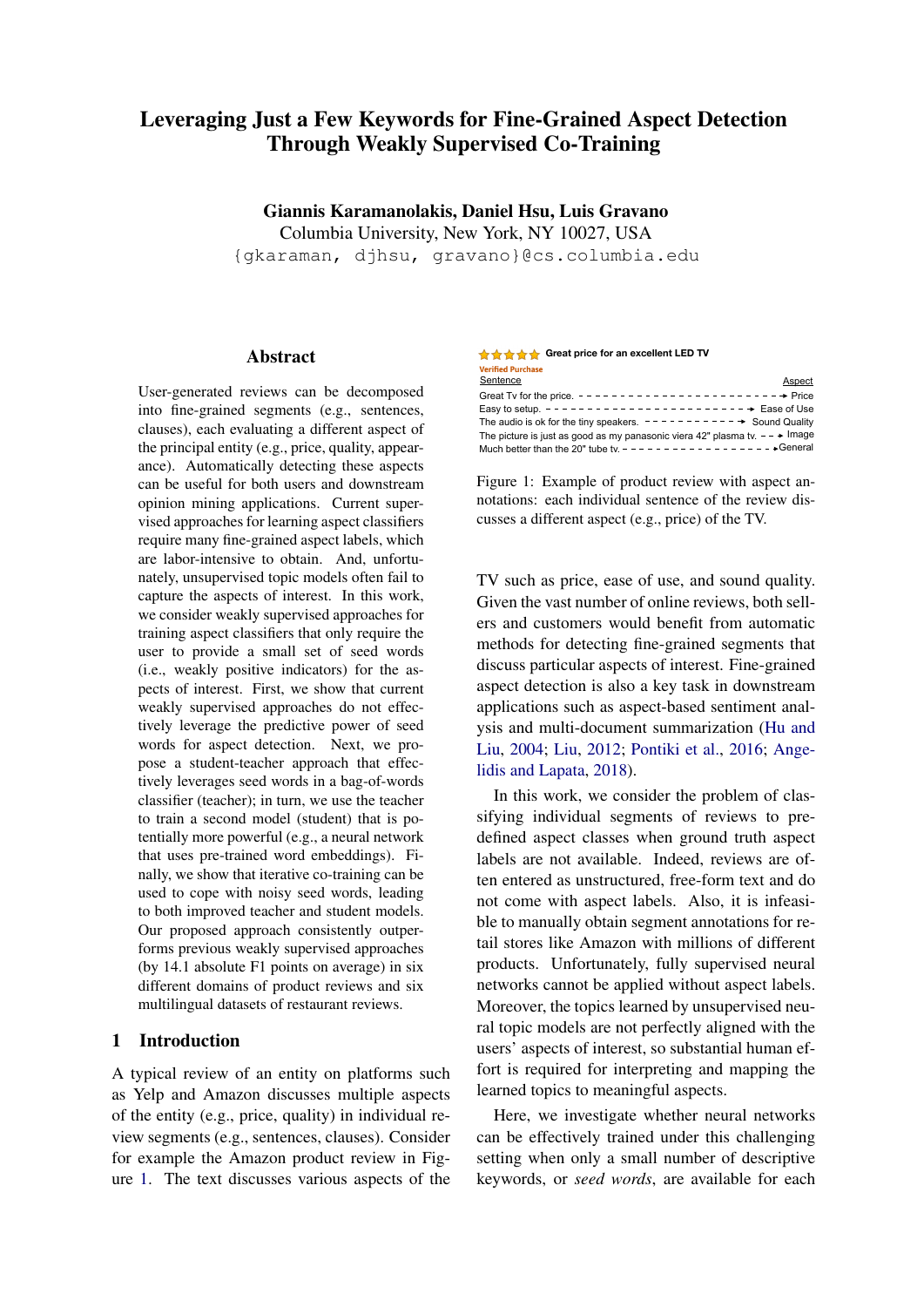<span id="page-6-1"></span>

|                                   | <b>Product Review Domain</b> |                  |              |                 |      |                |      |
|-----------------------------------|------------------------------|------------------|--------------|-----------------|------|----------------|------|
| <b>Method</b>                     | <b>Bags</b>                  | <b>Keyboards</b> | <b>Boots</b> | <b>Headsets</b> | TVs  | <b>Vacuums</b> | AVG  |
| LDA-Anchors (Lund et al., 2017)   | 33.5                         | 34.7             | 31.7         | 38.4            | 29.8 | 30.1           | 33.0 |
| ABAE (He et al., 2017)            | 38.1                         | 38.6             | 35.2         | 37.6            | 39.5 | 38.1           | 37.9 |
| MATE (Angelidis and Lapata, 2018) | 46.2                         | 43.5             | 45.6         | 52.2            | 48.8 | 42.3           | 46.4 |
| MATE-unweighted                   | 41.6                         | 41.3             | 41.2         | 48.5            | 45.7 | 40.6           | 43.2 |
| MATE-MT (best performing)         | 48.6                         | 45.3             | 46.4         | 54.5            | 51.8 | 47.7           | 49.1 |
| Teacher                           | 55.1                         | 52.0             | 44.5         | 50.1            | 56.8 | 54.5           | 52.2 |
| Student-BoW                       | 57.3                         | 56.2             | 48.8         | 59.8            | 59.6 | 55.8           | 56.3 |
| Student-W2V                       | 59.3                         | 57.0             | 48.3         | 66.8            | 64.0 | 57.0           | 58.7 |
| Student-W2V-RSW                   | 51.3                         | 57.2             | 46.6         | 63.0            | 62.1 | 57.1           | 56.2 |
| Student-ATT                       | 60.1                         | 55.6             | 49.9         | 66.6            | 63.4 | 58.2           | 58.9 |
| Student-BERT                      | 61.4                         | 57.5             | 52.0         | 66.5            | 63.0 | 60.4           | 60.2 |

<span id="page-6-2"></span>Table 3: Micro-averaged F1 reported for 9-class EDU-level aspect detection in product reviews.

|                  |      | <b>Restaurant Review Language</b> |      |      |      |      |      |  |
|------------------|------|-----------------------------------|------|------|------|------|------|--|
| <b>Method</b>    | En   | Sp                                | Fr   | Ru   | Du   | Tur  | AVG  |  |
| W2V-Gold         | 58.8 | 50.4                              | 50.4 | 69.3 | 51.4 | 55.7 | 56.0 |  |
| <b>BERT-Gold</b> | 63.1 | 51.6                              | 50.5 | 64.6 | 53.5 | 55.3 | 56.4 |  |
| <b>MATE</b>      | 41.0 | 24.9                              | 17.8 | 18.4 | 36.1 | 39.0 | 29.5 |  |
| MATE-unweighted  | 40.3 | 18.3                              | 19.2 | 21.8 | 31.5 | 25.2 | 26.1 |  |
| Teacher          | 44.9 | 41.8                              | 34.1 | 54.4 | 40.7 | 30.2 | 41.0 |  |
| Student-W2V      | 47.2 | 40.9                              | 32.4 | 59.0 | 42.1 | 42.3 | 44.0 |  |
| Student-ATT      | 47.8 | 41.7                              | 32.9 | 57.3 | 44.1 | 45.5 | 44.9 |  |
| Student-BERT     | 51.8 | 42.0                              | 39.2 | 58.0 | 43.0 | 45.0 | 46.5 |  |

Table 4: Micro-averaged F1 reported for 12-class sentence-level aspect detection in restaurant reviews. The fully supervised \*-Gold models are not directly comparable with the weakly supervised models.

manually mapped to aspects.

MATE-\*: The MATE model of [Angelidis](#page-8-0) [and Lapata](#page-8-0) [\(2018\)](#page-8-0) with various configurations: initialization of the aspect embeddings  $A_k$  using the unweighted/weighted average of seed word embeddings and an extra multitask training objective  $(MT)$ .<sup>[8](#page-6-0)</sup>

Teacher: Our bag-of-seed-words teacher.

Student-\*: Our student network trained with various configurations for the EMB function.

\*-Gold: Supervised models trained using ground truth aspect labels, which are only available for restaurant reviews. These models are not directly comparable with the other models and baselines.

### 4.2 Experimental Results

Tables [3](#page-6-1) and [4](#page-6-2) show the results for aspect detection on product and restaurant reviews, respectively. The rightmost column of each table reports the average performance across the 6 domains/languages.

MATE-\* models outperform ABAE. Using the seed words to initialize aspect embeddings leads to more accurate aspect predictions than mapping the learned (unsupervised) topics to aspects.

LDA-Anchors performs worse than MATE-\* models. Although averages of seed words were used as "anchors" in the "Tandem Anchoring" algorithm, we observed that the learned topics did not correspond to our aspects of interest.

The teacher effectively leverages seed words. By leveraging the seed words in a more direct way, Teacher is able to outperform the MATE-\* models. Thus, we can use Teacher's predictions as supervision for the student, as we describe next.

The student outperforms the teacher. Student-BoW outperforms Teacher: the two models have the same architecture but Teacher only considers seed words; regularizing Student's weights en-

<span id="page-6-0"></span> ${}^{8}$ The multi-task training objective in MATE requires datasets from different domains but same language, thus it cannot be applied in our datasets of restaurant reviews.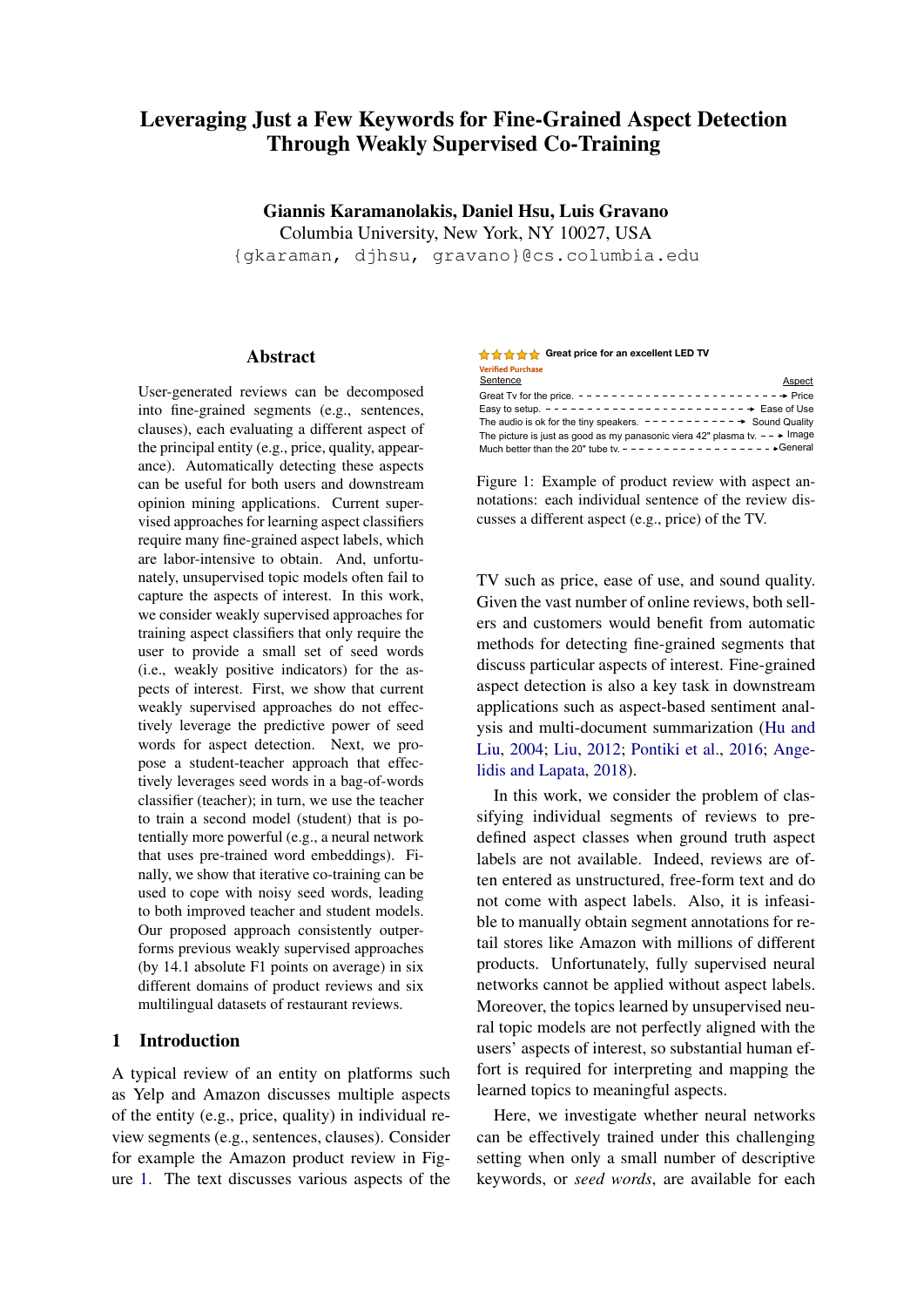courages Student to mimic the noisy aspect predictions of Teacher by also considering non-seed words for aspect detection. The benefits of our distillation approach are highlighted using neural networks with word embeddings. Student-W2V outperforms both Teacher and Student-BoW, showing that obtaining segment representations as the average of word embeddings is more effective than using bag-of-words representations for this task.

The student outperforms previous weakly supervised models even in one co-training round. Student-ATT outperforms MATE-unweighted (by 36.3% in product reviews and by 52.2% in restaurant reviews) even in a single co-training round: although the two models use exactly the same seed words (without weights), pre-trained word embeddings, EMB function, and CLF function, our student-teacher approach leverages the available seed words more effectively as noisy supervision than just for initialization. Also, using our approach, we can explore more powerful methods for segment embedding without the constraint of a fixed word embedding space. Indeed, using contextualized word representations in Student-BERT leads to the best performance over all models.

As expected, our weakly supervised approach does not outperform the fully supervised (\*-Gold) models. However, our approach substantially reduces the performance gap between weakly supervised approaches and fully supervised approaches by 62%. The benefits of our student-teacher approach are consistent across all datasets, highlighting the predictive power of seed words across different domains and languages.

The student leverages non-seed words. To better understand the extent to which non-seed words can predict the aspects of interest, we experiment with completely removing the seed words from Student-W2V's input during training (Student-W2V-RSW method; see Figure [3\)](#page-7-0). Thus, in this setting, Student-W2V-RSW is forced to only use non-seed words to detect aspects. Note that the cotraining assumption of conditionally independent views [\(Blum and Mitchell,](#page-8-5) [1998\)](#page-8-5) is satisfied in this setting, where Teacher is only using seed words and Student-W2V is only using non-seed words. Student-W2V-RSW effectively learns to use nonseed words to predict aspects and performs better than Teacher (but worse than Student-W2V, which considers both seed and non-seed words). For ad-

<span id="page-7-0"></span>

Figure 3: Our weakly supervised co-training approach when seed words are removed from the student's input (RSW baseline). Segment  $S_{non-seed}$  is an edited version of s, where we replace each seed word in s by an "UNK" special token (like out-of-vocabulary words).

<span id="page-7-1"></span>

| <b>Method</b>                  | <b>Initial</b> | <b>Iterative</b> |  |  |  |  |
|--------------------------------|----------------|------------------|--|--|--|--|
| Product Reviews (AVG)          |                |                  |  |  |  |  |
| <b>MATE</b>                    | 46.4           |                  |  |  |  |  |
| Teacher / Student-W2V          | 52.2/58.7      | 58.5/59.7        |  |  |  |  |
| Teacher / Student-BERT         | 52.2/60.2      | 58.6 / 60.8      |  |  |  |  |
| <b>Restaurant Reviews (En)</b> |                |                  |  |  |  |  |
| <b>MATE</b>                    | 29.5           |                  |  |  |  |  |
| Teacher / Student-W2V          | 44.9 / 47.2    | 45.8 / 49.0      |  |  |  |  |
| Teacher / Student-BERT         | 44.9/51.8      | 49.8 / 53.4      |  |  |  |  |

Table 5: Micro-averaged F1 scores during the first round (middle column) and after iterative co-training (right column) in product reviews (top) and restaurant reviews (bottom).

ditional ablation experiments, see Appendix [A.](#page-11-0)

Iterative co-training copes with noisy words. Further performance improvement in Teacher and Student-\* can be observed with the iterative cotraining procedure of Section [3.3.](#page-4-3) Table [5](#page-7-1) reports the performance of Teacher and Student-\* after co-training for both product reviews (top) and English restaurant reviews (bottom). (For more detailed, per-domain results, see Appendix [A.](#page-11-0)) Compared to the initial version of Teacher that does not model the quality of the seed words, iterative co-training leads to estimates of seed word quality that improve Teacher's performance up to 12.3% (in product reviews using Student-BERT).

A better teacher leads to a better student. Cotraining leads to improved student performance in both datasets (Table [5\)](#page-7-1). Compared to MATE, which uses the validation set to estimate the seed weights as a pre-processing step, we estimate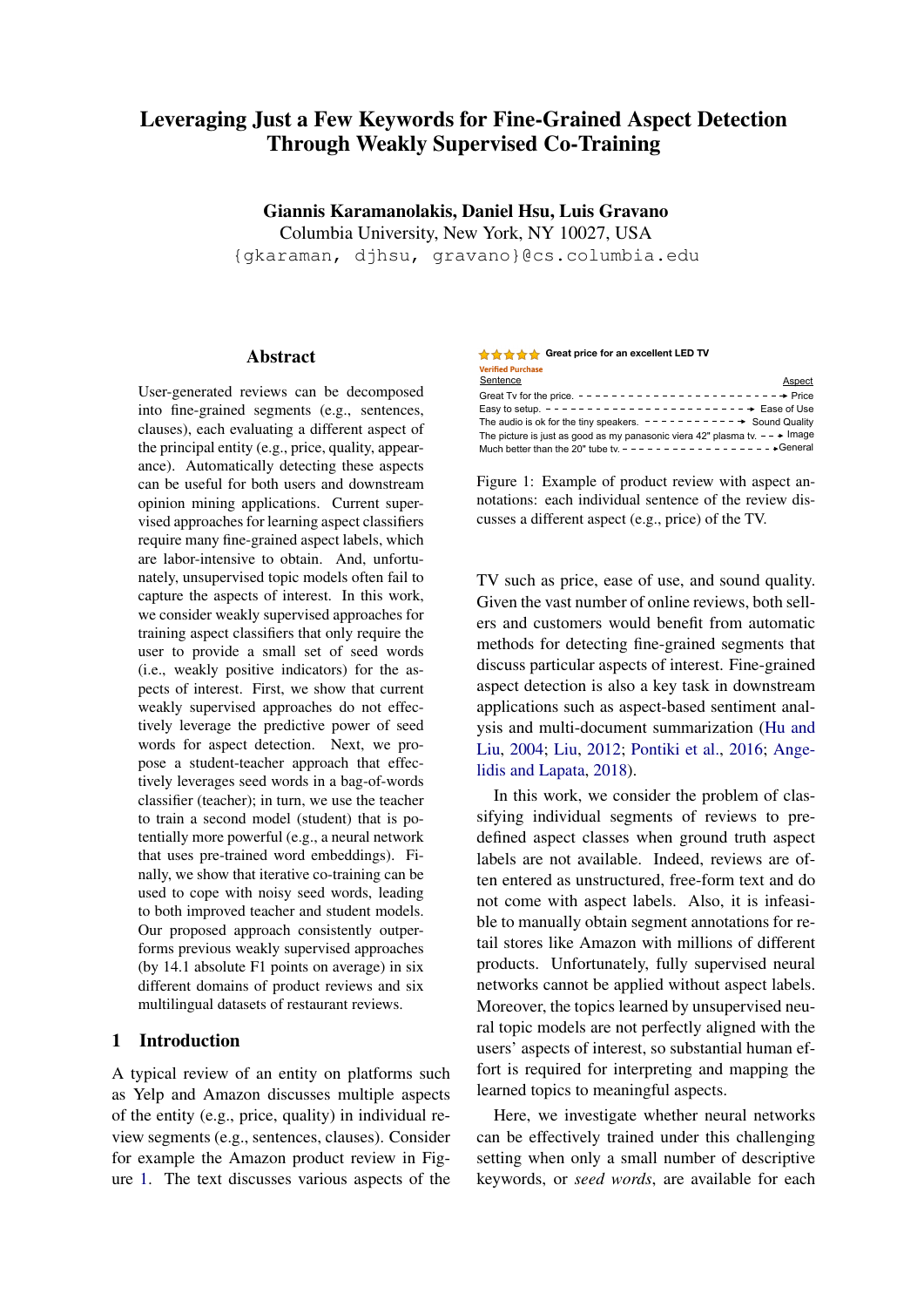<span id="page-8-11"></span>

Figure 4: Co-training performance for each round reported for product reviews (left) and restaurant reviews (right). T<*i*>and S<*i*>correspond to the teacher's and student's performance, respectively, at the *i*-th round.

and iteratively adapt the seed weights using the student-teacher disagreement, which substantially improves performance. Across the 12 datasets, Student-BERT leads to an average absolute increase of 14.1 F1 points.

Figure [4](#page-8-11) plots Teacher's and Student-BERT's performance after each round of co-training. Most of the improvement for both Teacher and Student-BERT is gained in the first two rounds of cotraining: "T0" (in Figure [4\)](#page-8-11) is the initial teacher, while "T1" is the teacher with estimates of seed word qualities, which leads to more accurate predictions, e.g., in segments with multiple seed words from different aspects.

## <span id="page-8-1"></span>5 Conclusions and Future Work

We presented a weakly supervised approach for leveraging a small number of seed words (instead of ground truth aspect labels) for segmentlevel aspect detection. Our student-teacher approach leverages seed words more directly and effectively than previous weakly supervised approaches. The teacher model provides weak supervision to a student model, which generalizes better than the teacher by also considering nonseed words and by using pre-trained word embeddings. We further show that iterative co-training lets us estimate the quality of the (possibly noisy) seed words. This leads to a better teacher and, in turn, a better student. Our proposed method consistently outperforms previous weakly supervised methods in 12 datasets, allowing for seed words from various domains and languages to be leveraged for aspect detection. Our student-teacher approach could be applied for any classification task for which a small set of seed words describe each class. In future work, we plan to extend our framework to multi-task settings, and to incorporate interaction to learn better seed words.

#### Acknowledgments

We thank the anonymous reviewers for their constructive feedback. This material is based upon work supported by the National Science Foundation under Grant No. IIS-15-63785.

#### References

- <span id="page-8-0"></span>Stefanos Angelidis and Mirella Lapata. 2018. Summarizing opinions: Aspect extraction meets sentiment prediction and they are both weakly supervised. In *Proceedings of the 2018 Conference on Empirical Methods in Natural Language Processing*.
- <span id="page-8-4"></span>Sanjeev Arora, Rong Ge, Yoni Halpern, David Mimno, Ankur Moitra, David Sontag, Yichen Wu, and Michael Zhu. 2013. A practical algorithm for topic modeling with provable guarantees. In *Proceedings of the International Conference on International Conference on Machine Learning*.
- <span id="page-8-2"></span>Sanjeev Arora, Yingyu Liang, and Tengyu Ma. 2017. A simple but tough-to-beat baseline for sentence embeddings. In *Proceedings of the International Conference on Learning Representations*.
- <span id="page-8-10"></span>Jimmy Ba and Rich Caruana. 2014. Do deep nets really need to be deep? In *Advances in Neural Information Processing Systems*.
- <span id="page-8-6"></span>Maria-Florina Balcan, Avrim Blum, and Ke Yang. 2005. Co-training and expansion: Towards bridging theory and practice. In *Advances in Neural Information Processing Systems*.
- <span id="page-8-3"></span>David M Blei, Andrew Y Ng, and Michael I Jordan. 2003. Latent dirichlet allocation. *Journal of Machine Learning Research*, 3(Jan):993–1022.
- <span id="page-8-5"></span>Avrim Blum and Tom Mitchell. 1998. Combining labeled and unlabeled data with co-training. In *Proceedings of the Annual Conference on Computational Learning Theory*.
- <span id="page-8-9"></span>Cristian Buciluă, Rich Caruana, and Alexandru Niculescu-Mizil. 2006. Model compression. In *Proceedings of the ACM SIGKDD International Conference on Knowledge Discovery and Data Mining*.
- <span id="page-8-7"></span>Minmin Chen, Kilian Q Weinberger, and John Blitzer. 2011. Co-training for domain adaptation. In *Advances in Neural Information Processing Systems*.
- <span id="page-8-8"></span>Kevin Clark, Minh-Thang Luong, Christopher D Manning, and Quoc Le. 2018. Semi-supervised sequence modeling with cross-view training. In *Proceedings of the 2018 Conference on Empirical Methods in Natural Language Processing*.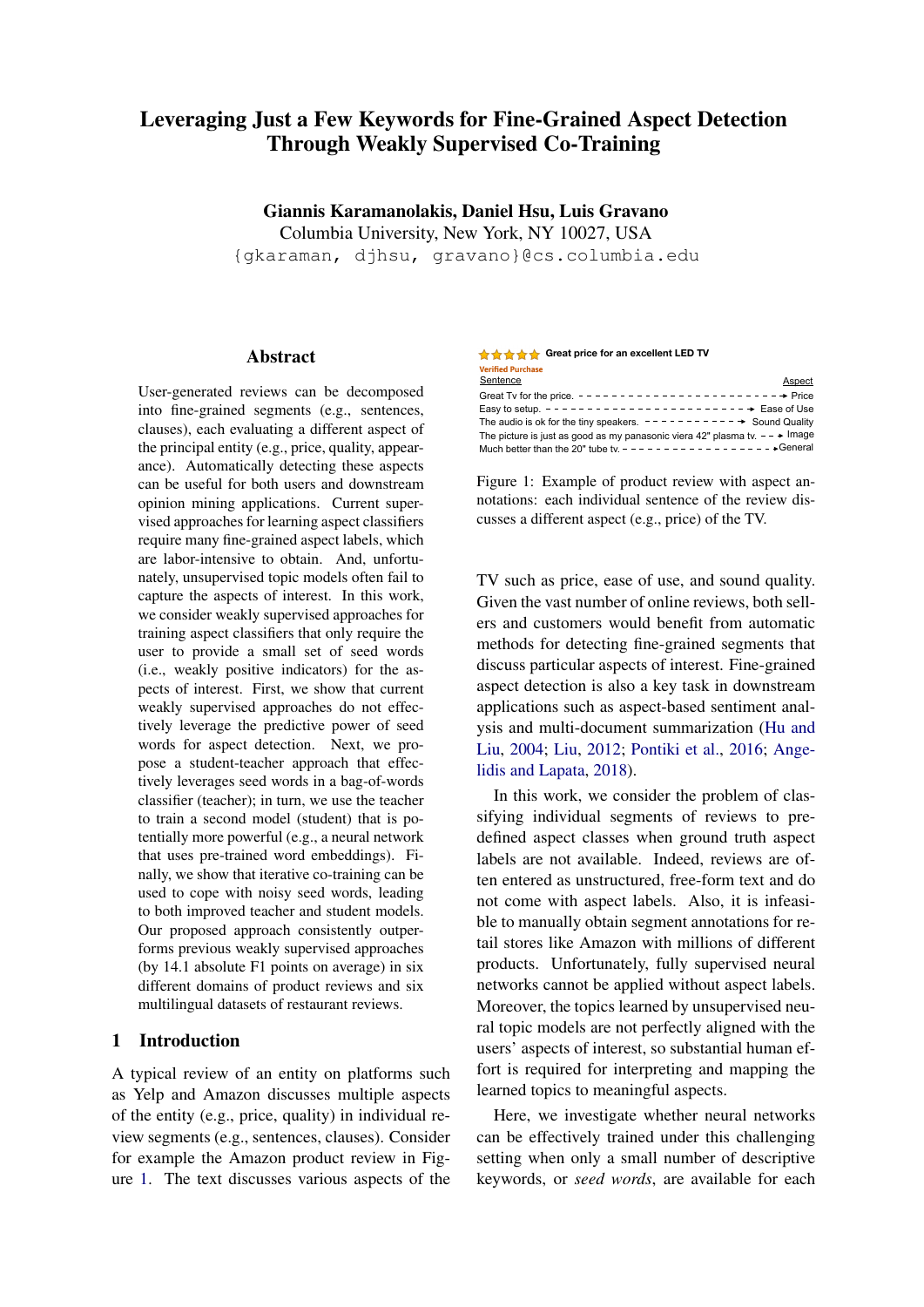- <span id="page-9-10"></span>Michael Collins and Yoram Singer. 1999. Unsupervised models for named entity classification. In *1999 Joint SIGDAT Conference on Empirical Methods in Natural Language Processing and Very Large Corpora*.
- <span id="page-9-12"></span>Andrew M Dai and Quoc V Le. 2015. Semi-supervised sequence learning. In *Advances in Neural Information Processing Systems*.
- <span id="page-9-5"></span>Jacob Devlin, Ming-Wei Chang, Kenton Lee, and Kristina Toutanova. 2019. Bert: Pre-training of deep bidirectional transformers for language understanding. In *Proceedings of the 2019 Conference of the North American Chapter of the Association for Computational Linguistics: Human Language Technologies*.
- <span id="page-9-22"></span>Vanessa Wei Feng and Graeme Hirst. 2012. Text-level discourse parsing with rich linguistic features. In *Proceedings of the Annual Meeting of the Association for Computational Linguistics*.
- <span id="page-9-17"></span>Tommaso Furlanello, Zachary Lipton, Michael Tschannen, Laurent Itti, and Anima Anandkumar. 2018. Born-again neural networks. In *International Conference on Machine Learning*.
- <span id="page-9-7"></span>Ruidan He, Wee Sun Lee, Hwee Tou Ng, and Daniel Dahlmeier. 2017. An unsupervised neural attention model for aspect extraction. In *Proceedings of the Annual Meeting of the Association for Computational Linguistics*.
- <span id="page-9-14"></span>Geoffrey Hinton, Oriol Vinyals, and Jeff Dean. 2015. Distilling the knowledge in a neural network. *arXiv preprint arXiv:1503.02531*.
- <span id="page-9-13"></span>Jeremy Howard and Sebastian Ruder. 2018. Universal language model fine-tuning for text classification. In *Proceedings of the Annual Meeting of the Association for Computational Linguistics*.
- <span id="page-9-0"></span>Minqing Hu and Bing Liu. 2004. Mining and summarizing customer reviews. In *Proceedings of the ACM SIGKDD International Conference on Knowledge Discovery and Data Mining*.
- <span id="page-9-6"></span>Mohit Iyyer, Anupam Guha, Snigdha Chaturvedi, Jordan Boyd-Graber, and Hal Daumé III. 2016. Feuding families and former friends: Unsupervised learning for dynamic fictional relationships. In *Proceedings of the 2016 Conference of the North American Chapter of the Association for Computational Linguistics: Human Language Technologies*.
- <span id="page-9-2"></span>Giannis Karamanolakis, Daniel Hsu, and Luis Gravano. 2019. Training neural networks for aspect extraction using descriptive keywords only. In *Proceedings of the Second Learning from Limited Labeled Data Workshop*.
- <span id="page-9-18"></span>Ashish Khetan, Zachary C Lipton, and Anima Anandkumar. 2018. Learning from noisy singly-labeled data. In *Proceedings of the International Conference on Learning Representations*.
- <span id="page-9-4"></span>Yoon Kim. 2014. Convolutional neural networks for sentence classification. In *Proceedings of the 2014 Conference on Empirical Methods in Natural Language Processing*.
- <span id="page-9-16"></span>Yoon Kim and Alexander M Rush. 2016. Sequencelevel knowledge distillation. In *Proceedings of the 2016 Conference on Empirical Methods in Natural Language Processing*.
- <span id="page-9-23"></span>Diederik P Kingma and Jimmy Ba. 2014. Adam: A method for stochastic optimization. *arXiv preprint arXiv:1412.6980*.
- <span id="page-9-1"></span>Bing Liu. 2012. Sentiment analysis and opinion mining. *Synthesis lectures on human language technologies*, 5(1):1–167.
- <span id="page-9-3"></span>Pengfei Liu, Shafiq Joty, and Helen Meng. 2015. Finegrained opinion mining with recurrent neural networks and word embeddings. In *Proceedings of the 2015 Conference on Empirical Methods in Natural Language Processing*.
- <span id="page-9-15"></span>David Lopez-Paz, Léon Bottou, Bernhard Schölkopf, and Vladimir Vapnik. 2016. Unifying distillation and privileged information. In *Proceedings of the International Conference on Learning Representations*.
- <span id="page-9-8"></span>Bin Lu, Myle Ott, Claire Cardie, and Benjamin K Tsou. 2011. Multi-aspect sentiment analysis with topic models. In *2011 IEEE International Conference on Data Mining Workshops*. IEEE.
- <span id="page-9-9"></span>Jeffrey Lund, Connor Cook, Kevin Seppi, and Jordan Boyd-Graber. 2017. Tandem anchoring: A multiword anchor approach for interactive topic modeling. In *Proceedings of the Annual Meeting of the Association for Computational Linguistics*.
- <span id="page-9-20"></span>Thang Luong, Hieu Pham, and Christopher D Manning. 2015. Effective approaches to attention-based neural machine translation. In *Proceedings of the 2015 Conference on Empirical Methods in Natural Language Processing*.
- <span id="page-9-21"></span>Julian McAuley, Christopher Targett, Qinfeng Shi, and Anton Van Den Hengel. 2015. Image-based recommendations on styles and substitutes. In *Proceedings of the International ACM SIGIR Conference on Research and Development in Information Retrieval*.
- <span id="page-9-11"></span>David McClosky, Eugene Charniak, and Mark Johnson. 2006. Effective self-training for parsing. In *Proceedings of the 2006 Conference of the North American Chapter of the Association of Computational Linguistics*. Association for Computational Linguistics.
- <span id="page-9-19"></span>Nagarajan Natarajan, Inderjit S Dhillon, Pradeep K Ravikumar, and Ambuj Tewari. 2013. Learning with noisy labels. In *Advances in Neural Information Processing Systems*.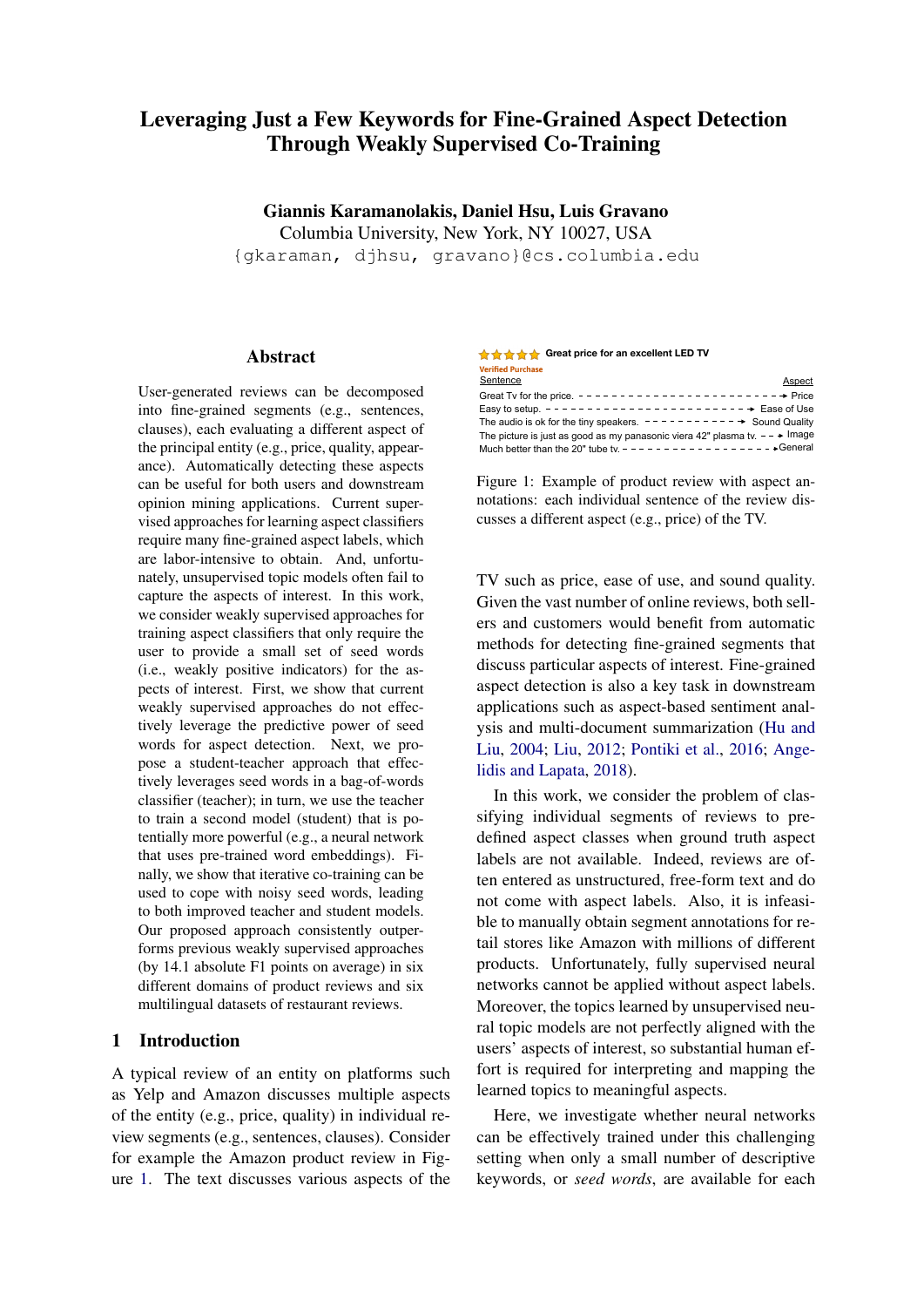- <span id="page-10-9"></span>Jeffrey Pennington, Richard Socher, and Christopher Manning. 2014. Glove: Global vectors for word representation. In *Proceedings of the 2014 Conference on Empirical Methods in Natural Language Processing*.
- <span id="page-10-0"></span>Maria Pontiki, Dimitris Galanis, Haris Papageorgiou, Ion Androutsopoulos, Suresh Manandhar, AL-Smadi Mohammad, Mahmoud Al-Ayyoub, Yanyan Zhao, Bing Qin, Orphée De Clercq, et al. 2016. Semeval-2016 task 5: Aspect based sentiment analysis. In *Proceedings of the 10th International Workshop on Semantic Evaluation (SemEval-2016)*.
- <span id="page-10-1"></span>Soujanya Poria, Erik Cambria, and Alexander Gelbukh. 2016. Aspect extraction for opinion mining with a deep convolutional neural network. *Knowledge-Based Systems*, 108:42–49.
- <span id="page-10-6"></span>Alec Radford, Karthik Narasimhan, Tim Salimans, and Ilya Sutskever. 2018. Improving language understanding by generative pre-training. *https://blog.openai.com/language-unsupervised*.
- <span id="page-10-16"></span>Sebastian Ruder, Parsa Ghaffari, and John G Breslin. 2016. A hierarchical model of reviews for aspectbased sentiment analysis. *Proceedings of the 2014 Conference on Empirical Methods in Natural Language Processing*.
- <span id="page-10-11"></span>Sebastian Ruder and Barbara Plank. 2018. Strong baselines for neural semi-supervised learning under domain shift. In *Proceedings of the Annual Meeting of the Association for Computational Linguistics*.
- <span id="page-10-7"></span>Akash Srivastava and Charles Sutton. 2071. Autoencoding variational inference for topic models. In *Proceedings of the International Conference on Learning Representations*.
- <span id="page-10-14"></span>Nitish Srivastava, Geoffrey Hinton, Alex Krizhevsky, Ilya Sutskever, and Ruslan Salakhutdinov. 2014. Dropout: a simple way to prevent neural networks from overfitting. *The Journal of Machine Learning Research*, 15(1):1929–1958.
- <span id="page-10-15"></span>Ashish Vaswani, Noam Shazeer, Niki Parmar, Jakob Uszkoreit, Llion Jones, Aidan N Gomez, Łukasz Kaiser, and Illia Polosukhin. 2017. Attention is all you need. In *Advances in Neural Information Processing Systems*.
- <span id="page-10-13"></span>Weiran Wang. 2019. Everything old is new again: A multi-view learning approach to learning using privileged information and distillation. *arXiv preprint arXiv:1903.03694*.
- <span id="page-10-8"></span>Jason Weston, Samy Bengio, and Nicolas Usunier. 2011. Wsabie: Scaling up to large vocabulary image annotation. In *Twenty-Second International Joint Conference on Artificial Intelligence*.
- <span id="page-10-3"></span>John Wieting, Mohit Bansal, Kevin Gimpel, and Karen Livescu. 2015. Towards universal paraphrastic sentence embeddings. *In Proceedings of the International Conference on Learning Representations*.
- <span id="page-10-5"></span>John Wieting and Kevin Gimpel. 2017. Revisiting recurrent networks for paraphrastic sentence embeddings. In *Proceedings of the Annual Meeting of the Association for Computational Linguistics*.
- <span id="page-10-4"></span>Zichao Yang, Diyi Yang, Chris Dyer, Xiaodong He, Alex Smola, and Eduard Hovy. 2016. Hierarchical attention networks for document classification. In *Proceedings of the 2016 Conference of the North American Chapter of the Association for Computational Linguistics: Human Language Technologies*.
- <span id="page-10-10"></span>David Yarowsky. 1995. Unsupervised word sense disambiguation rivaling supervised methods. In *Annual Meeting of the Association for Computational Linguistics*.
- <span id="page-10-2"></span>Lei Zhang, Shuai Wang, and Bing Liu. 2018. Deep learning for sentiment analysis: A survey. *Wiley Interdisciplinary Reviews: Data Mining and Knowledge Discovery*, page e1253.
- <span id="page-10-12"></span>Zhi-Hua Zhou and Ming Li. 2005. Tri-training: Exploiting unlabeled data using three classifiers. *IEEE Transactions on Knowledge & Data Engineering*, (11):1529–1541.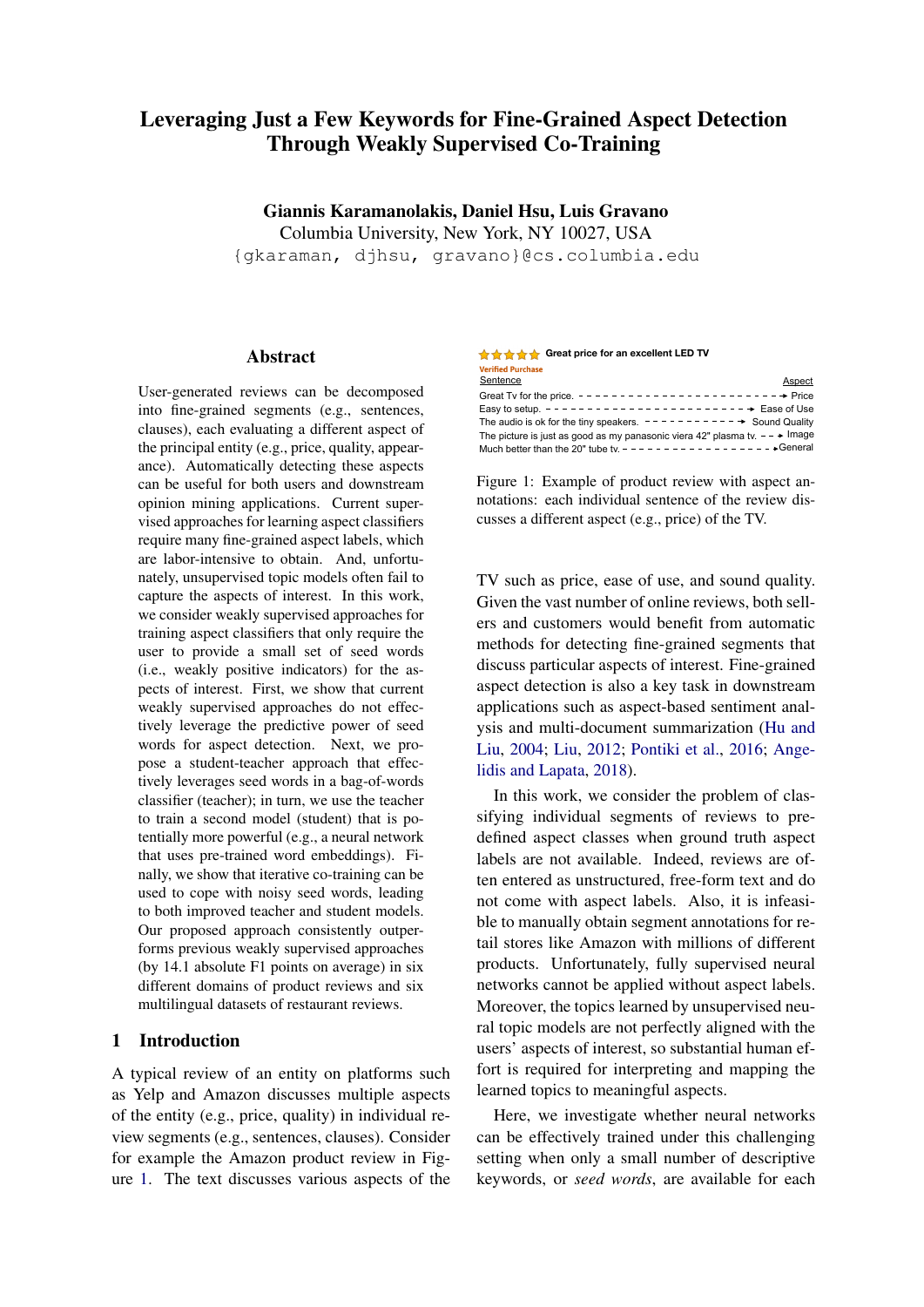# <span id="page-11-0"></span>A Appendix

For reproducibility, we provide more information on datasets (Section [A.1\)](#page-11-1) and implementation details (Section [A.2\)](#page-11-2), and report more detailed evaluation results (Section [A.3\)](#page-11-3).

# <span id="page-11-1"></span>A.1 Datasets

In this section, we describe all details of the datasets of product and restaurant reviews, and report dataset statistics.

Product Reviews. The OPOSUM dataset [\(An](#page-8-0)[gelidis and Lapata,](#page-8-0) [2018\)](#page-8-0) is a subset of the Amazon Product Dataset [\(McAuley et al.,](#page-9-21) [2015\)](#page-9-21), which contains Amazon reviews from 6 domains: Laptop Bags, Keyboards, Boots, Bluetooth Headsets, Televisions, and Vacuums. The validation and test segments of each domain have been manually annotated with 9 aspects (Table [4\)](#page-12-0). The reviews of each domain are already segmented by [Ange](#page-8-0)[lidis and Lapata](#page-8-0) [\(2018\)](#page-8-0) into elementary discourse units (EDUs) using a Rhetorical Structure Theory parser [\(Feng and Hirst,](#page-9-22) [2012\)](#page-9-22). The average number of training, validation, and test segments across domains is around 1 million, 700, and 700 segments, respectively. Segment statistics per domain are reported in the supplementary material of [Angelidis and Lapata](#page-8-0) [\(2018\)](#page-8-0).

Restaurant Reviews. The datasets used in the SemEval-2016 Aspect-based Sentiment Analysis task [\(Pontiki et al.,](#page-10-0) [2016\)](#page-10-0) contain reviews for multiple domains and languages. Here, we use the six corpora of multilingual (English, Spanish, French, Russian, Dutch, Turkish) restaurant reviews. The training, validation, and test segments have been manually annotated with 12 aspects, which are shared across languages:

- 1. Restaurant#General
- 2. Food#Quality
- 3. Service#General
- 4. Ambience#General
- 5. Food#Style\_Options
- 6. Food#Prices
- 7. Restaurant#Miscellaneous
- 8. Restaurant#Prices
- 9. Drinks#Quality
- 10. Drinks#Style\_Options
- 11. Location#General
- 12. Drinks#Prices

The reviews of each language are already segmented into sentences. The average number of training and test segments across languages is around 2500 and 800 segments respectively. The training segments of restaurant reviews are significantly fewer than the training segments of product reviews. Therefore, for non-English reviews we report results after a single co-training round. For our co-training experiments we augment the English reviews dataset with 50,000 English reviews randomly sampled from the Yelp Challenge corpus.[9](#page-11-4)

## <span id="page-11-2"></span>A.2 Implementation Details

For a fair comparison, for the product reviews we use the 200-dimensional word2vec embeddings provided by [Angelidis and Lapata](#page-8-0) [\(2018\)](#page-8-0) and the base uncased BERT model. $^{10}$  $^{10}$  $^{10}$  For the restaurant reviews, we use the 300-dimensional multilingual word2vec embeddings provided by [Ruder](#page-10-16) [et al.](#page-10-16) [\(2016\)](#page-10-16) and the multilingual cased BERT model.<sup>[11](#page-11-6)</sup> The student's parameters are optimized using Adam [\(Kingma and Ba,](#page-9-23) [2014\)](#page-9-23) with learning rate 0.005 and mini-batch size 50. After each co-training round we divide the learning rate by 10. We apply dropout in the word embeddings and the last hidden layers of the classifiers [\(Srivastava](#page-10-14) [et al.,](#page-10-14) [2014\)](#page-10-14) with rate 0.5.

## <span id="page-11-3"></span>A.3 More Results

Table [5](#page-12-1) reports detailed per-domain results. "Teacher (symmetric)" is a simpler version of Teacher that randomly guesses the aspect of segments with no seed words. For Student-W2V we report additional ablation experiments. The \*- ISWD models correspond to student or teacher models after multiple rounds of co-training until convergence.

<span id="page-11-6"></span><sup>11</sup>https://github.com/google-

research/bert/blob/master/multilingual.md

<span id="page-11-4"></span><sup>9</sup> https://www.yelp.com/dataset/challenge

<span id="page-11-5"></span><sup>10</sup>https://github.com/google-research/bert#pre-trainedmodels